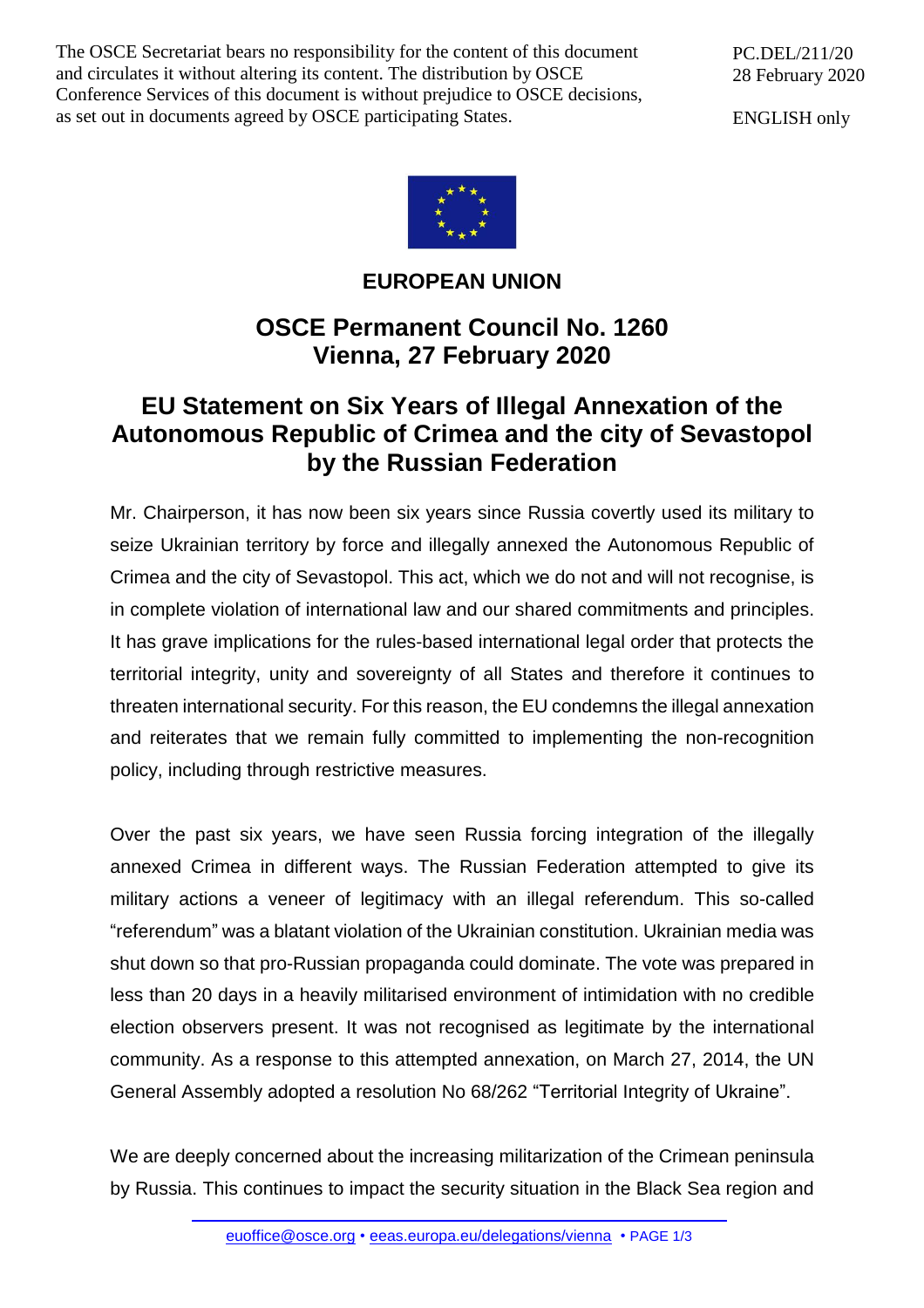beyond. We condemn the construction of the Kerch bridge which took place without the consent of Ukraine, and we call on Russia to ensure unhindered and free passage to and from the Sea of Azov in accordance with international law.

We are also concerned about the policy of imposition of citizenship by Russia in the occupied peninsula as well as illegal expropriation of Ukrainian assets there. The EU recalls its position of not recognizing the Russian passports issued to the residents of the occupied peninsula after its annexation, and calls on other participating States to act likewise. In addition, Russia's organising so called "elections" in Crimea and Sevastopol, most recently on 8 September 2019, was another breach of Ukraine's sovereignty. The EU condemns any such illegal integration activities and calls on Russia to respect the sovereignty and territorial integrity of Ukraine.

Furthermore, as a consequence of Russia's illegal annexation of Crimea, the human rights situation in the peninsula continued to deteriorate in 2019. Systematic repression of individuals opposing the illegal annexation continued unabated. The activities of the Crimean Tatar Mejlis remain banned since 2016 under Russian law and wide-ranging intimidation and persecution of the community are witnessed on a daily basis. Arrests of Crimean Tatars and searches of their homes have intensified, while restrictions on fundamental freedoms persist. The UN Office of the High Commissioner for Human Rights also continued to receive credible reports of inhumane conditions in places of detention in Crimea.

The EU calls for full compliance with international human rights standards in the Autonomous Republic of Crimea and the city of Sevastopol. All pending cases of human rights violations and abuses, such as enforced disappearances, torture and killings should be thoroughly investigated and those responsible brought to justice. All those detained and sentenced in breach of international law should be released immediately. Journalists, human rights defenders and defence lawyers should be able to work independently and without undue interference. International human rights monitoring missions and human rights non-governmental organisations must have access to Crimea, in line with relevant UN resolutions. Also, the SMM must be allowed to monitor the situation in Crimea, in accordance with its mandate.